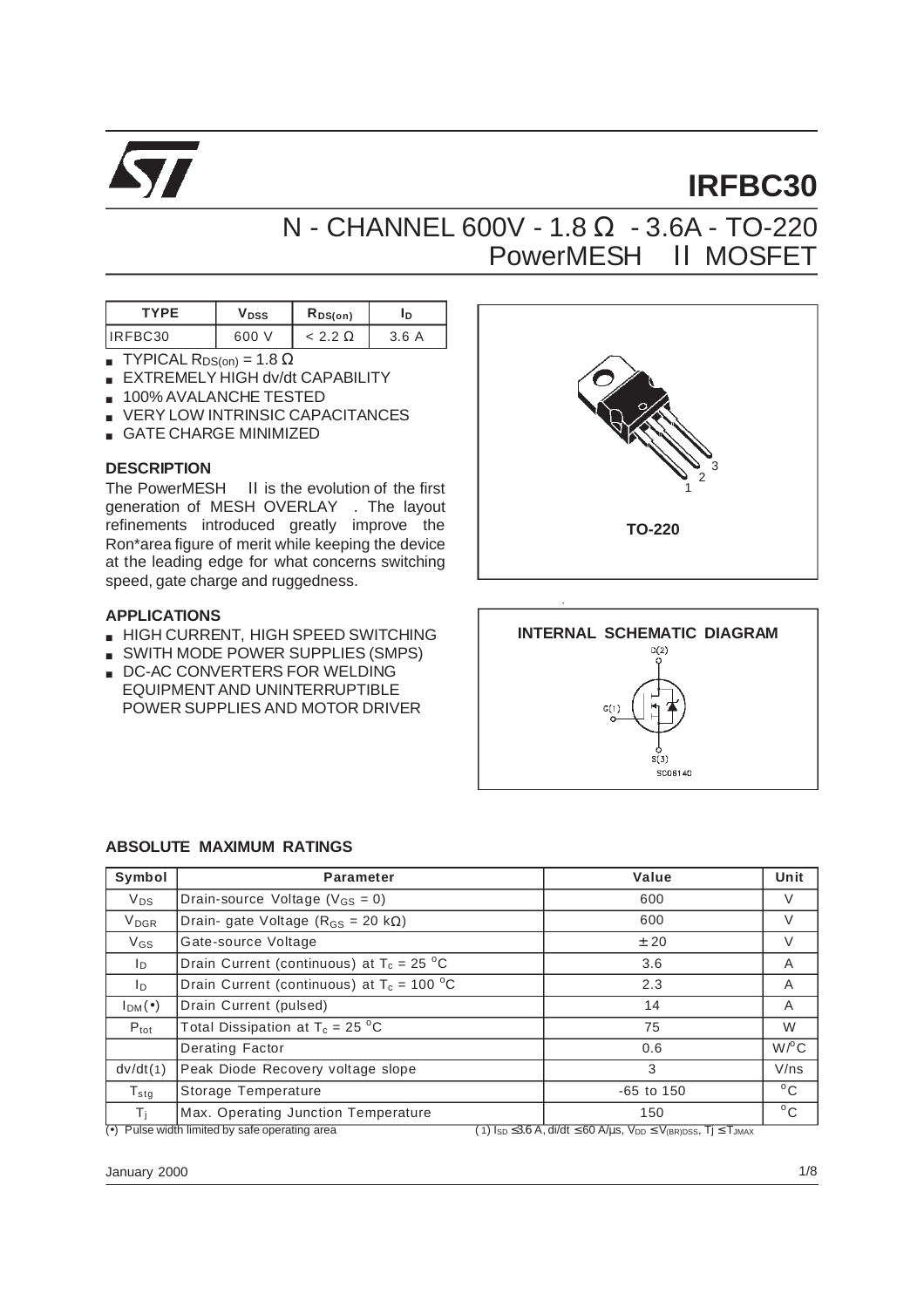#### **THERMAL DATA**

| $R_{\rm thi-case}$ | Thermal Resistance Junction-case               | Max |      | $^{\circ}$ C/W |
|--------------------|------------------------------------------------|-----|------|----------------|
| Rthi-amb           | Thermal Resistance Junction-ambient            | Max | 62.5 | oC/W           |
| $R_{\rm thc-sink}$ | Thermal Resistance Case-sink                   | Гvр | 0.5  | $\rm ^{o}C/W$  |
|                    | Maximum Lead Temperature For Soldering Purpose |     | 300  | $\circ$        |

#### **AVALANCHE CHARACTERISTICS**

| Symbol     | <b>Parameter</b>                                                                                                              | Max Value | Unit |
|------------|-------------------------------------------------------------------------------------------------------------------------------|-----------|------|
| <b>LAR</b> | Avalanche Current, Repetitive or Not-Repetitive<br>(pulse width limited by $T_i$ max)                                         | 3.6       |      |
| $E_{AS}$   | Single Pulse Avalanche Energy<br>(starting T <sub>i</sub> = 25 °C, I <sub>D</sub> = I <sub>AR</sub> , V <sub>DD</sub> = 50 V) | 300       | mJ   |

#### **ELECTRICAL CHARACTERISTICS**  $(T_{\text{case}} = 25 \text{ °C}$  unless otherwise specified) OFF

| Symbol        | <b>Parameter</b>                                                            | <b>Test Conditions</b>                              | Min. | Typ. | Max.  | Unit     |
|---------------|-----------------------------------------------------------------------------|-----------------------------------------------------|------|------|-------|----------|
| $V_{(BR)DSS}$ | Drain-source<br>Breakdown Voltage                                           | $I_{\text{D}} = 250 \text{ uA}$ $V_{\text{GS}} = 0$ | 600  |      |       | V        |
| <b>I</b> DSS  | Zero Gate Voltage<br>Drain Current ( $V_{GS} = 0$ )   $V_{DS} = Max Rating$ | $V_{DS}$ = Max Rating<br>$T_c = 125 °C$             |      |      | 50    | μA<br>μA |
| lgss          | Gate-body Leakage<br>Current $(V_{DS} = 0)$                                 | $V_{GS} = \pm 20$ V                                 |      |      | ± 100 | nA       |

### ON (∗)

| Symbol       | <b>Parameter</b>                                                                   | <b>Test Conditions</b>                                                                                    | Min. | Typ. | Max. | Unit |
|--------------|------------------------------------------------------------------------------------|-----------------------------------------------------------------------------------------------------------|------|------|------|------|
| $V$ GS(th)   | Gate Threshold<br>Voltage                                                          | $V_{DS} = V_{GS}$ $I_D = 250 \mu A$                                                                       | ာ    | 3    | 4    |      |
| $R_{DS(on)}$ | Static Drain-source On  V <sub>GS</sub> = 10V l <sub>D</sub> = 2.2 A<br>Resistance |                                                                                                           |      | 1.8  | 2.2  |      |
| ID(on)       |                                                                                    | On State Drain Current   V <sub>DS</sub> > I <sub>D(on)</sub> x R <sub>DS(on)max</sub><br>$V_{GS}$ = 10 V | 3.6  |      |      | Α    |

#### DYNAMIC

| Symbol                                         | <b>Parameter</b>                                                           | <b>Test Conditions</b>                               | Min. | Typ.            | Max. | Unit           |
|------------------------------------------------|----------------------------------------------------------------------------|------------------------------------------------------|------|-----------------|------|----------------|
| $g_{fs}(*)$                                    | Forward<br>Transconductance                                                | $V_{DS} > I_{D(on)}$ x $R_{DS(on)max}$ $I_D = 2.2$ A | 2.5  |                 |      | S              |
| $C_{iss}$<br>$C_{\text{oss}}$<br>$C_{\rm rss}$ | Input Capacitance<br>Output Capacitance<br>Reverse Transfer<br>Capacitance | $V_{DS} = 25 V$ f = 1 MHz $V_{GS} = 0$               |      | 475<br>72<br>10 |      | pF<br>pF<br>pF |

 $\sqrt{2}$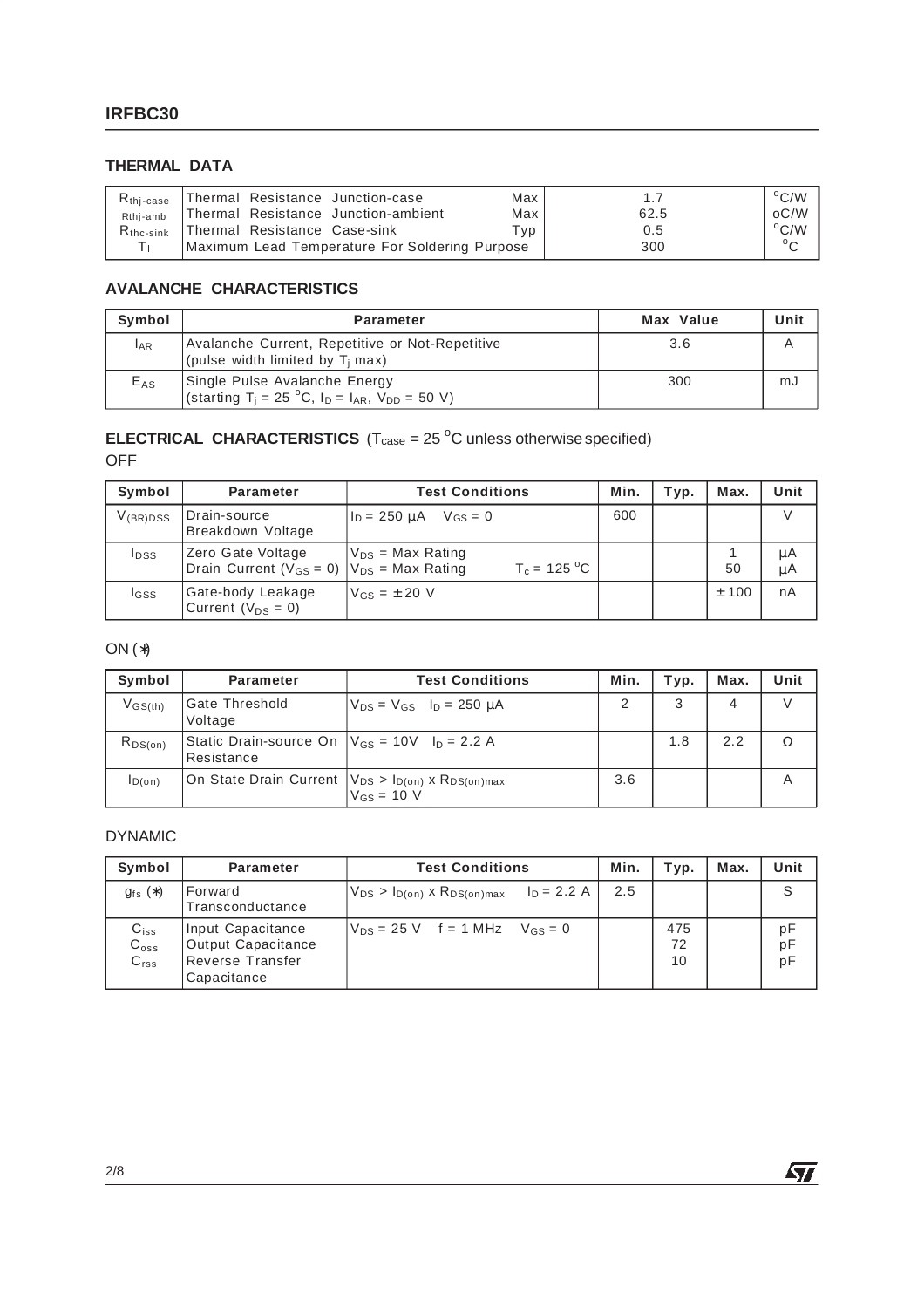#### **ELECTRICAL CHARACTERISTICS** (continued)

#### SWITCHING ON

| Symbol                     | <b>Parameter</b>                                             | <b>Test Conditions</b>                                                                                               | Min. | Typ.             | Max. | Unit           |
|----------------------------|--------------------------------------------------------------|----------------------------------------------------------------------------------------------------------------------|------|------------------|------|----------------|
| $t_{d(on)}$<br>t,          | Turn-on Time<br>Rise Time                                    | $V_{DD} = 250 \text{ V}$ $I_D = 2.5 \text{ A}$<br>$R_G = 4.7 \Omega$ $V_{GS} = 10 V$<br>(see test circuit, figure 3) |      | 14<br>14         |      | ns<br>ns       |
| Qg<br>$Q_{gs}$<br>$Q_{qd}$ | Total Gate Charge<br>Gate-Source Charge<br>Gate-Drain Charge | $V_{DD}$ = 480 V $I_D$ = 3.6 A $V_{GS}$ = 10 V                                                                       |      | 16.5<br>2.5<br>9 | 23.1 | nC<br>nC<br>nC |

#### SWITCHING OFF

| Symbol       | <b>Parameter</b>      | <b>Test Conditions</b>                         | Min. | Typ. | Max. | Unit |
|--------------|-----------------------|------------------------------------------------|------|------|------|------|
| $t_f$ (Voff) | Off-voltage Rise Time | $V_{DD} = 480 \text{ V}$ $I_D = 3.6 \text{ A}$ |      | 15   |      | ns   |
|              | Fall Time             | $R_G = 4.7 \Omega$ V <sub>GS</sub> = 10 V      |      | 19   |      | ns   |
| $t_{c}$      | Cross-over Time       | (see test circuit, figure 5)                   |      | 24   |      | ns   |

#### SOURCE DRAIN DIODE

| Symbol                    | <b>Parameter</b>                                         | <b>Test Conditions</b>                                                                    | Min. | Typ. | Max.      | Unit    |
|---------------------------|----------------------------------------------------------|-------------------------------------------------------------------------------------------|------|------|-----------|---------|
| Isp<br>$I_{SDM}(\bullet)$ | Source-drain Current<br>Source-drain Current<br>(pulsed) |                                                                                           |      |      | 3.6<br>14 | A<br>A  |
| $V_{SD}$ $(*)$            | Forward On Voltage                                       | $I_{SD} = 3.6A$<br>$V_{GS} = 0$                                                           |      |      | 1.6       | V       |
| $t_{rr}$                  | Reverse Recovery<br>Time                                 | $I_{SD} = 5$ A di/dt = 100 A/ $\mu$ s<br>$V_{DD} = 100 \text{ V}$ T <sub>i</sub> = 150 °C |      | 600  |           | ns      |
| $Q_{rr}$                  | Reverse Recovery                                         | (see test circuit, figure 5)                                                              |      | 2.8  |           | $\mu$ C |
| <b>IRRM</b>               | Charge<br>Reverse Recovery<br>Current                    |                                                                                           |      | 9    |           | A       |

(∗) Pulsed: Pulse duration = 300 µs, duty cycle 1.5 %

(•) Pulse width limited by safe operating area

#### Safe Operating Area Thermal Impedance

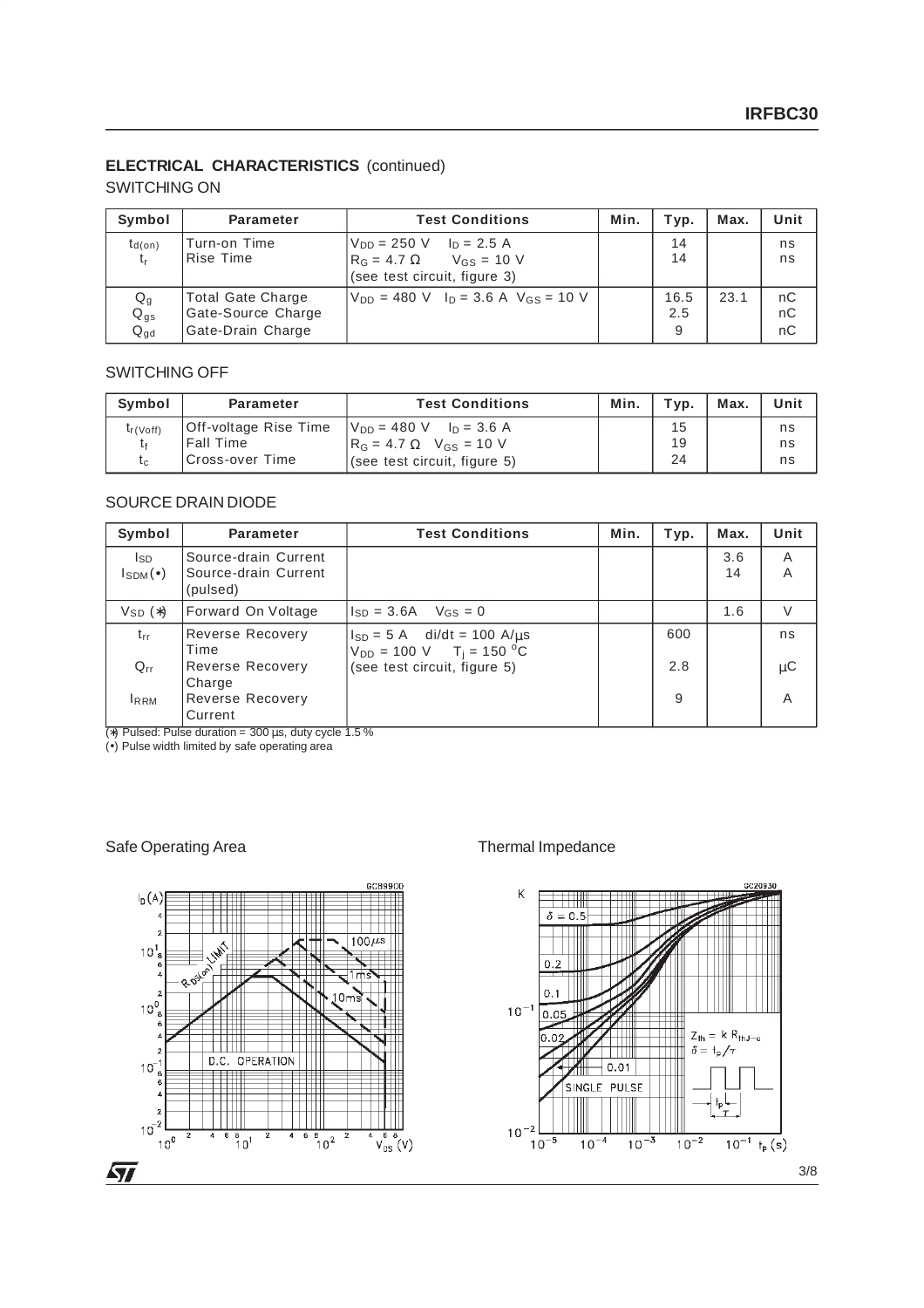#### Output Characteristics



#### **Transconductance**



#### Gate Charge vs Gate-source Voltage



#### Transfer Characteristics



#### Static Drain-source On Resistance



#### Capacitance Variations



4/8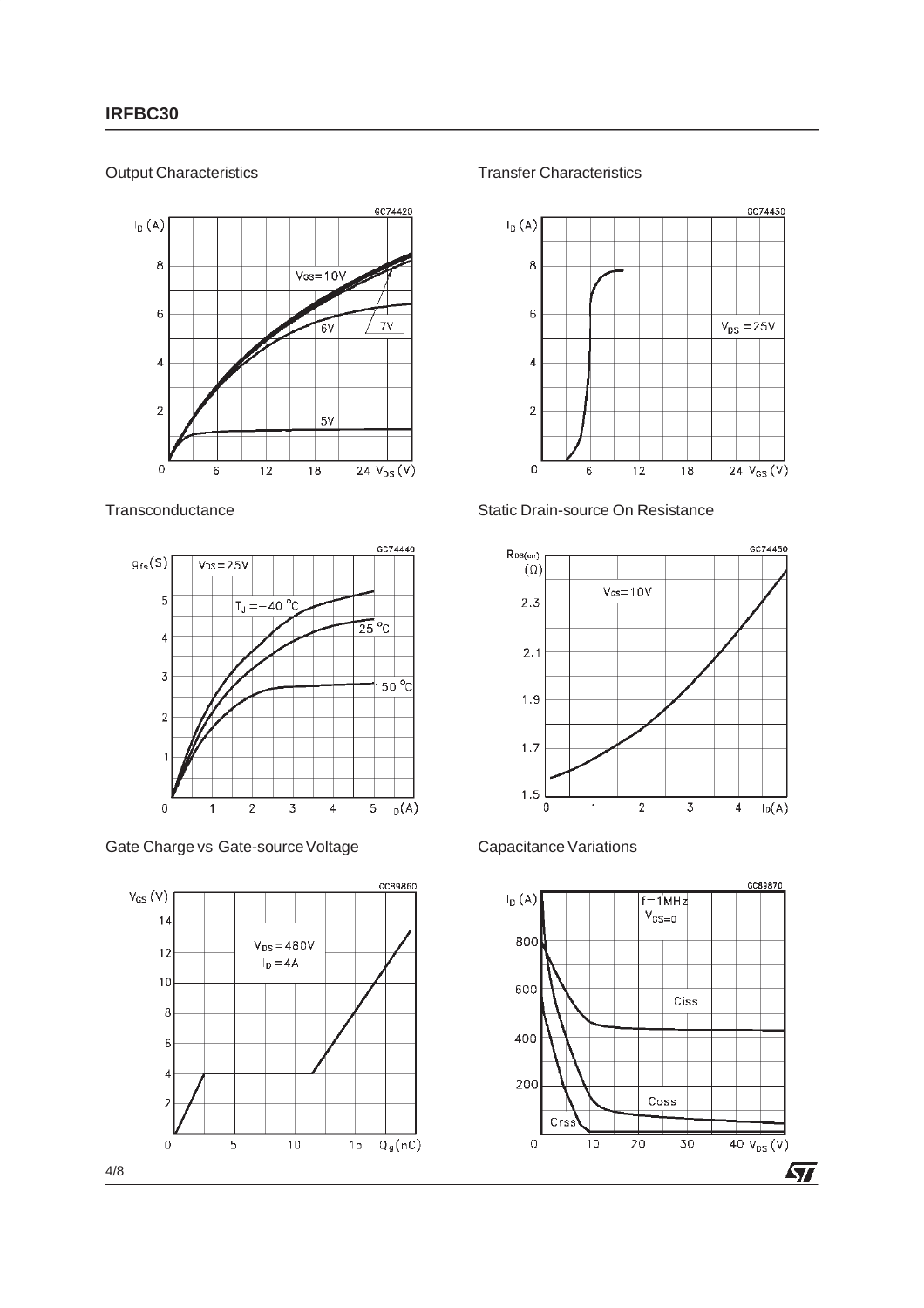



Source-drain Diode Forward Characteristics



Normalized On Resistance vs Temperature



 $\sqrt{27}$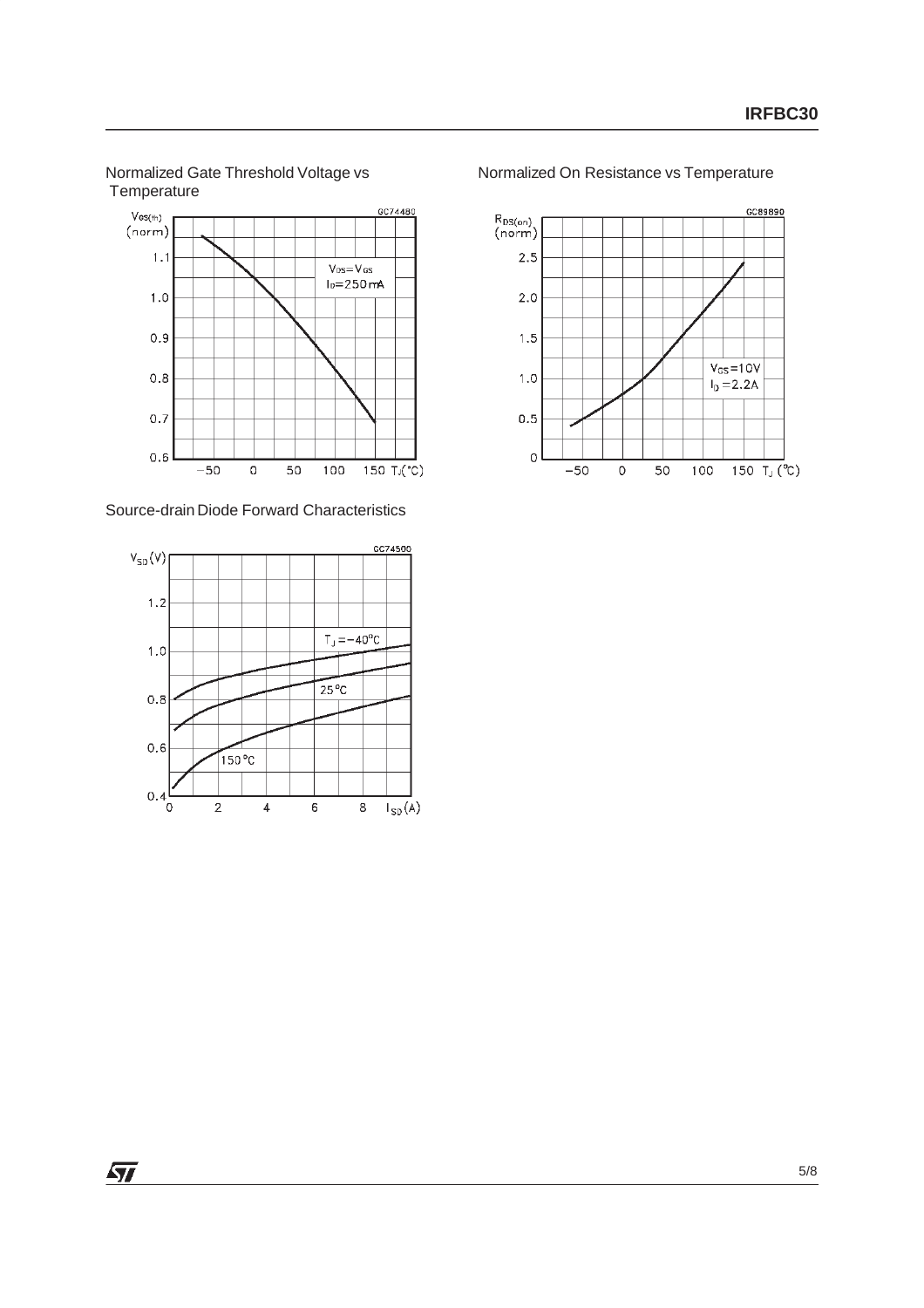

**Fig. 1:** Unclamped Inductive Load Test Circuit

**Fig. 3:** Switching Times Test Circuits For Resistive Load



**Fig. 5:** Test Circuit For Inductive Load Switching And Diode Recovery Times



#### **Fig. 1:** Unclamped Inductive Waveform



**Fig. 4:** Gate Charge test Circuit



牙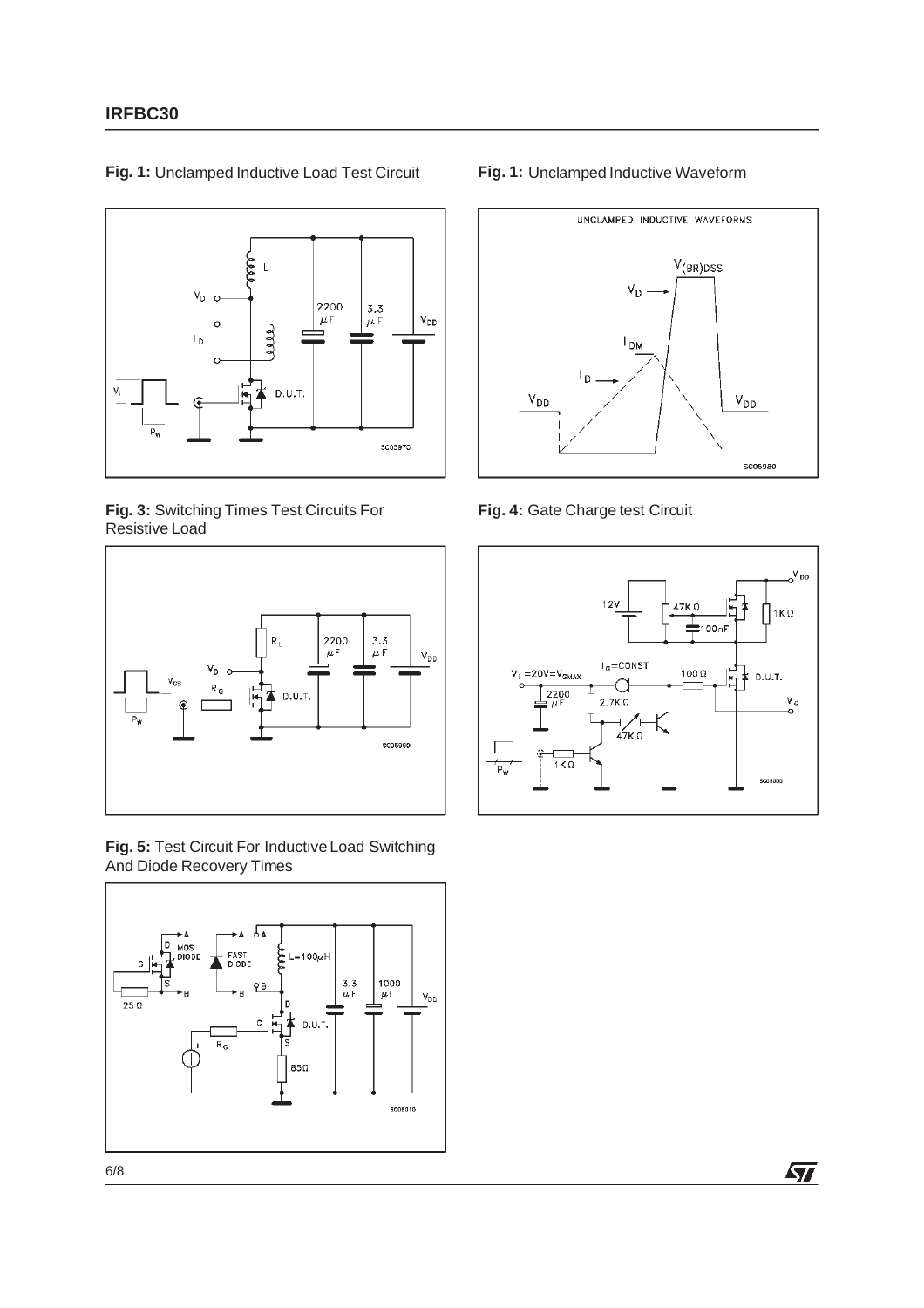| DIM.           |       | mm   |       |       | inch  |       |
|----------------|-------|------|-------|-------|-------|-------|
|                | MIN.  | TYP. | MAX.  | MIN.  | TYP.  | MAX.  |
| A              | 4.40  |      | 4.60  | 0.173 |       | 0.181 |
| C              | 1.23  |      | 1.32  | 0.048 |       | 0.051 |
| D              | 2.40  |      | 2.72  | 0.094 |       | 0.107 |
| D <sub>1</sub> |       | 1.27 |       |       | 0.050 |       |
| E              | 0.49  |      | 0.70  | 0.019 |       | 0.027 |
| F              | 0.61  |      | 0.88  | 0.024 |       | 0.034 |
| F <sub>1</sub> | 1.14  |      | 1.70  | 0.044 |       | 0.067 |
| F <sub>2</sub> | 1.14  |      | 1.70  | 0.044 |       | 0.067 |
| G              | 4.95  |      | 5.15  | 0.194 |       | 0.203 |
| G <sub>1</sub> | 2.4   |      | 2.7   | 0.094 |       | 0.106 |
| H <sub>2</sub> | 10.0  |      | 10.40 | 0.393 |       | 0.409 |
| L2             |       | 16.4 |       |       | 0.645 |       |
| L4             | 13.0  |      | 14.0  | 0.511 |       | 0.551 |
| L <sub>5</sub> | 2.65  |      | 2.95  | 0.104 |       | 0.116 |
| L <sub>6</sub> | 15.25 |      | 15.75 | 0.600 |       | 0.620 |
| L7             | 6.2   |      | 6.6   | 0.244 |       | 0.260 |
| L9             | 3.5   |      | 3.93  | 0.137 |       | 0.154 |
| DIA.           | 3.75  |      | 3.85  | 0.147 |       | 0.151 |

## **TO-220 MECHANICAL DATA**



 $\overline{\mathbf{M}}$